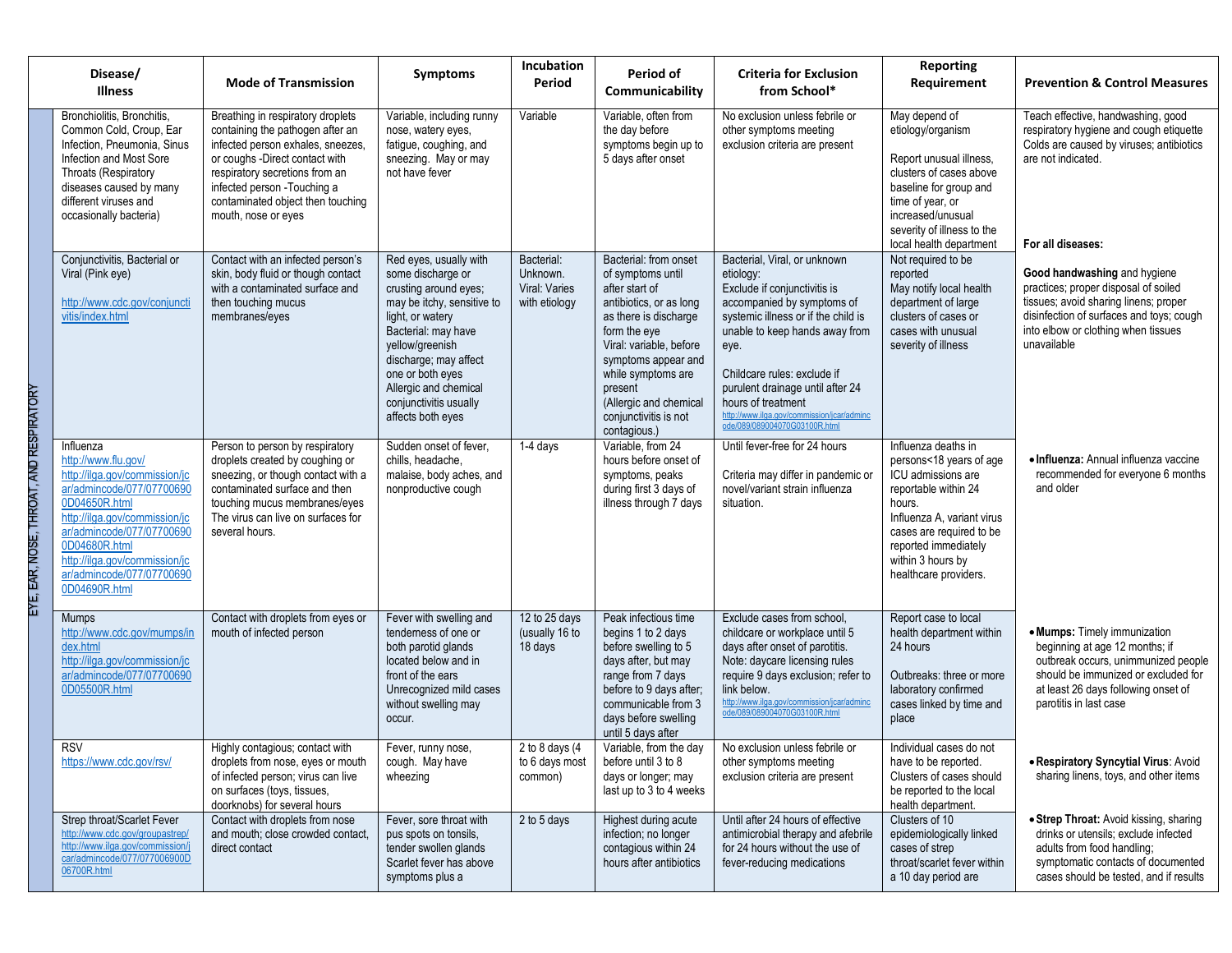|                        | Disease/<br><b>Illness</b>                                                                                                                                                           | <b>Mode of Transmission</b>                                                                                                                                | <b>Symptoms</b>                                                                                          | Incubation<br>Period                                                                                                   | Period of<br>Communicability                                                                                                                                                          | <b>Criteria for Exclusion</b><br>from School*                                                                                                                                                                        | <b>Reporting</b><br>Requirement                                                                                               | <b>Prevention &amp; Control Measures</b>                                                                                                                                                                                                                                                                                                                                                                                                |  |  |
|------------------------|--------------------------------------------------------------------------------------------------------------------------------------------------------------------------------------|------------------------------------------------------------------------------------------------------------------------------------------------------------|----------------------------------------------------------------------------------------------------------|------------------------------------------------------------------------------------------------------------------------|---------------------------------------------------------------------------------------------------------------------------------------------------------------------------------------|----------------------------------------------------------------------------------------------------------------------------------------------------------------------------------------------------------------------|-------------------------------------------------------------------------------------------------------------------------------|-----------------------------------------------------------------------------------------------------------------------------------------------------------------------------------------------------------------------------------------------------------------------------------------------------------------------------------------------------------------------------------------------------------------------------------------|--|--|
|                        |                                                                                                                                                                                      |                                                                                                                                                            | sandpaper-like rash<br>Symptoms may vary.                                                                |                                                                                                                        |                                                                                                                                                                                       |                                                                                                                                                                                                                      | reportable to the local<br>health department.<br>Invasive disease from<br>streptococcal bacteria is<br>reportable.            | are positive, should be treated.<br>• Tuberculosis (TB): Routine TB skin                                                                                                                                                                                                                                                                                                                                                                |  |  |
|                        | TB (tuberculosis)<br>http://www.cdc.gov/TB/<br>http://www.ilga.gov/commissi<br>on/jcar/admincode/077/0770<br>0696sections.html                                                       | Airborne inhalation of droplets<br>from nose and mouth of diseased<br>person (children usually contract<br>TB from close contact with a<br>diseased adult) | Fever, fatigue, weight<br>loss, cough (lasting 3+<br>weeks), night sweats,<br>loss of appetite           | 2 to 10 weeks<br>to years; risk<br>of developing<br>disease is<br>highest 6<br>months to 2<br>years after<br>infection | Individuals with<br>infection but without<br>active disease (latent<br>TB) are not infectious.<br>Individuals with active<br>disease are infectious<br>until treatment.               | For active disease: after therapy<br>started, adherence documented,<br>symptoms diminished, and<br>determined to be non-infectious;<br>consult with public health<br>officials; no exclusion for latent<br>infection | Report suspect or<br>confirmed TB cases to<br>local health department<br>within 7 days                                        | testing is not recommended at this<br>time for children; however, it is<br>recommended that all adults who<br>have contact with children in a child<br>care setting are screened for TB; local<br>health department personnel should<br>be informed for contact investigation.                                                                                                                                                          |  |  |
|                        | Pertussis (Whooping Cough)<br>http://www.cdc.gov/pertussis/<br>http://www.ilga.gov/commissi<br>on/jcar/admincode/077/0770<br>06900D07500R.html                                       | Contact with droplets from nose,<br>eyes or mouth of infected person                                                                                       | Initially cold-like<br>symptoms, later cough;<br>may have inspiratory<br>whoop, post-tussive<br>vomiting | 5 to 21 days<br>(usually 7 to<br>10 days)                                                                              | Before cough onset<br>(with onset of runny<br>nose), continuing until<br>child has been on<br>antibiotics for 5 days<br>If untreated, infectious<br>for 3 weeks after<br>cough begins | School exclusion: must be<br>excluded from school until 5 days<br>of appropriate antibiotic<br>treatment or 21 days after cough<br>onset if no treatment is received                                                 | Report as soon as<br>possible, within 24 hours<br>Outbreaks: Two or more<br>cases epidemiologically<br>linked                 | . Whooping Cough: Timely<br>immunization beginning at age 2<br>months; booster dose of Tdap is<br>recommended at 11 years. All adults<br>caring for children younger than 12<br>months should receive a booster dose<br>of Tdap. Close contacts that are<br>unimmunized should have pertussis<br>immunization initiated.<br>Chemoprophylaxis is recommended<br>for all close contacts regardless of<br>age and immunization status.     |  |  |
|                        | Gastroenteritis-(Vomiting and/or diarrhea): Bacterial                                                                                                                                |                                                                                                                                                            |                                                                                                          |                                                                                                                        |                                                                                                                                                                                       |                                                                                                                                                                                                                      |                                                                                                                               |                                                                                                                                                                                                                                                                                                                                                                                                                                         |  |  |
| <b>ILLNESSES</b>       | Campylobacteriosis<br>http://www.cdc.gov/food<br>safety/diseases/campylob<br>acter/index.html<br>http://www.ilga.gov/com<br>mission/jcar/admincode/<br>077/077006900D03350R.<br>html | Ingestion of undercooked meat,<br>contaminated food or water, or raw<br>milk                                                                               | Diarrhea (may be<br>bloody), abdominal pain,<br>malaise, fever                                           | 1-10 days,<br>usually 2-5<br>days                                                                                      | Throughout illness<br>(usually 1-2 weeks,<br>but up to 7 weeks<br>without treatment)                                                                                                  | Exclude until diarrhea has<br>ceased for at least 24 hours;<br>additional restrictions may apply.                                                                                                                    | Cases of<br>campylobacteriosis are<br>reportable to the local<br>health department within<br>7 days.                          | For all gastroenteritis diseases: Good<br>handwashing and hygiene; proper<br>disposal of dirty diapers; proper<br>disinfection of changing tables, toys and<br>food preparation areas. Avoid potentially<br>contaminated beverages, food and<br>water; divide food preparation and<br>diapering responsibilities among staff<br>Enhanced environmental cleaning with<br>EPA registered product labeled for<br>efficacy against organism |  |  |
| <b>ASTROINTESTINAL</b> | C. diff (clostridium<br>difficile) infections<br>http://www.cdc.gov/HAI/<br>organisms/cdiff/Cdiff_infe<br>ct.html                                                                    | Person-to-person through<br>inadequate handwashing or on<br>contaminated objects or surfaces,<br>and ingestion of spores                                   | Diarrhea, may have<br>fever, nausea, abdominal<br>cramping                                               | Unknown,<br>likely less than<br>7 days                                                                                 | During active infection<br>(while symptomatic);<br>can continue to shed<br>spores when<br>asymptomatic                                                                                | Exclude while symptomatic and<br>until diarrhea has ceased for 24-<br>48 hours                                                                                                                                       | Individual cases do not<br>have to be reported.<br>Clusters of cases should<br>be reported to the local<br>health department. | Acute gastroenteritis cluster is<br>defined as 4 or more persons with acute<br>onset of vomiting and/or diarrhea (3 or<br>more loose stools in a 24 hour period) in<br>a classroom or otherwise defined group                                                                                                                                                                                                                           |  |  |
|                        | E. coli (Escherichia coli) infections<br>http://www.cdc.gov/ecoli/<br>http://www.ilga.gov/commission/j<br>car/admincode/077/077006900D0<br>4000R.html                                | Fecal-oral: person-to person, from<br>contaminated food or liquids,<br>contact with infected animals                                                       | Profuse, watery diarrhea,<br>sometimes with blood<br>and/or mucus, abdominal<br>pain, fever, vomiting    | Variable,<br>usually 2-10<br>days; for E.<br>coli O157:H7<br>commonly 3-4<br>days                                      | For duration of<br>diarrhea until stool<br>culture is negative                                                                                                                        | Medical clearance required;<br>exclude until diarrhea has<br>ceased for at least 24 hours;<br>additional restrictions may apply<br>Release specimens may be<br>required.                                             | Report cases as soon as<br>possible within 24 hours.                                                                          | of students, or cases in more than 10%<br>of the school/daycare's census in a<br>single day. Consult with Local Health<br>Department for requirements for<br>cases and contacts to return to work,<br>school, and daycare settings<br>• Gastroenteritis-Bacterial:                                                                                                                                                                      |  |  |
|                        | Salmonellosis<br>http://www.cdc.gov/salmonella/<br>http://ilga.gov/commission/jcar/ad<br>mincode/077/077006900D06300<br>R.html                                                       | Fecal-oral: person-to person,<br>contact with infected animals or<br>via contaminated food                                                                 | Abdominal pain, diarrhea<br>(possibly bloody), fever,<br>nausea, vomiting,<br>dehydration                | Average 12-<br>36hrs (range:<br>6hrs-72 hours)                                                                         | During active illness<br>and until organism is<br>no longer detected in<br>feces                                                                                                      | Release specimens may be<br>required. Exclude until diarrhea<br>has ceased for at least 24 hours<br>Additional restrictions may apply.                                                                               | Report cases as soon as<br>possible within 7 days                                                                             | Proper cooking/handling of meats and<br>raw eggs; Reptiles should not be<br>permitted in child care centers.                                                                                                                                                                                                                                                                                                                            |  |  |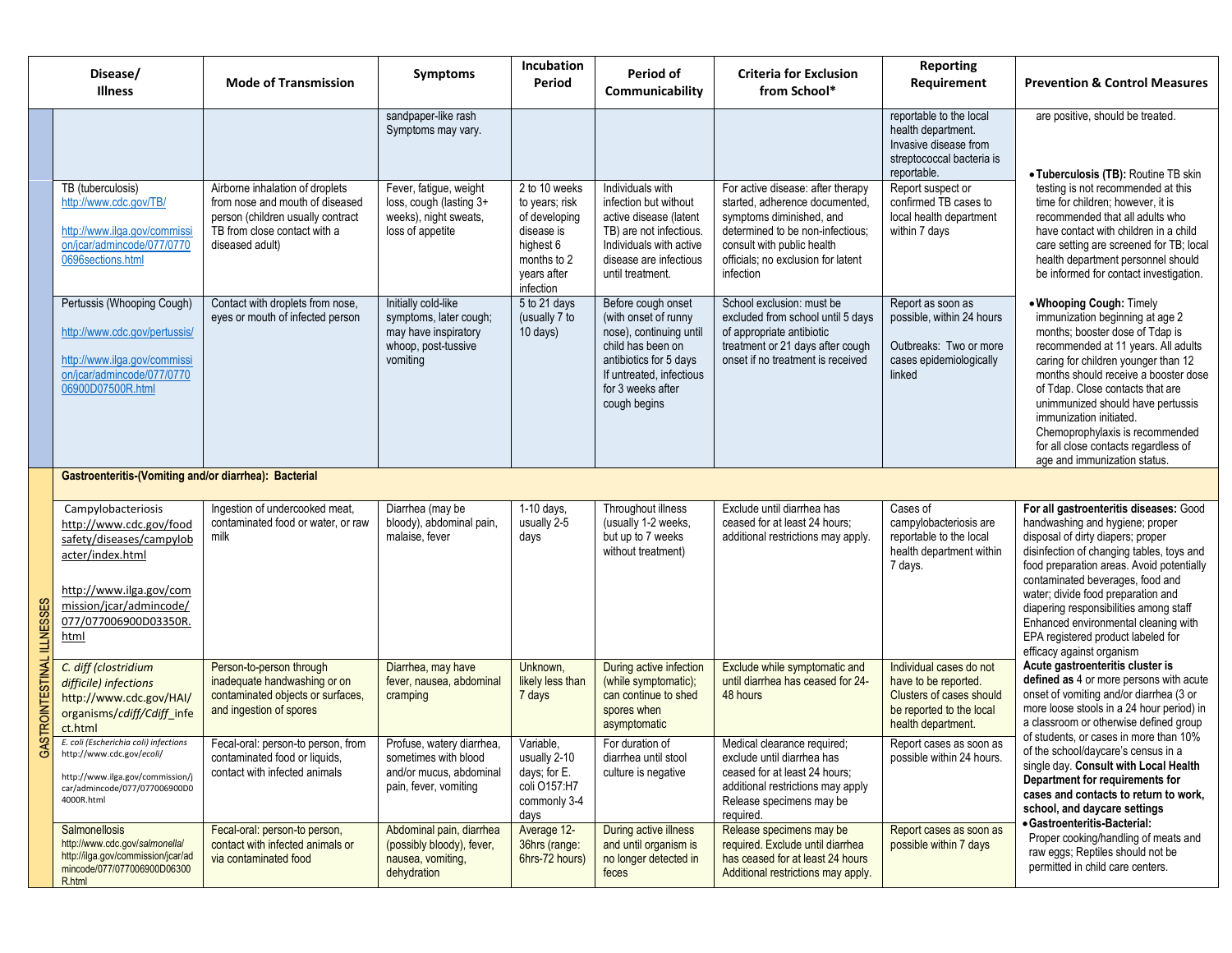| Disease/<br><b>Illness</b>                                                                                                                                                                                     | <b>Mode of Transmission</b>                                                                                                                                                              | Symptoms                                                                                                                                                                                                                       | Incubation<br>Period                            | Period of<br>Communicability                                                                                                      | <b>Criteria for Exclusion</b><br>from School*                                                                                                                                                                                                                                                                                                                | <b>Reporting</b><br>Requirement                                                                                                      | <b>Prevention &amp; Control Measures</b>                                                                                                                                                                                                                                                                       |
|----------------------------------------------------------------------------------------------------------------------------------------------------------------------------------------------------------------|------------------------------------------------------------------------------------------------------------------------------------------------------------------------------------------|--------------------------------------------------------------------------------------------------------------------------------------------------------------------------------------------------------------------------------|-------------------------------------------------|-----------------------------------------------------------------------------------------------------------------------------------|--------------------------------------------------------------------------------------------------------------------------------------------------------------------------------------------------------------------------------------------------------------------------------------------------------------------------------------------------------------|--------------------------------------------------------------------------------------------------------------------------------------|----------------------------------------------------------------------------------------------------------------------------------------------------------------------------------------------------------------------------------------------------------------------------------------------------------------|
| Shigellosis<br>http://www.cdc.gov/shigella/<br>http://ilga.gov/commission/jc<br>ar/admincode/077/07700690<br>0D06400R.html                                                                                     | Fecal-oral: frequently person-to-<br>person; also via contaminated<br>food or water                                                                                                      | Abdominal pain, diarrhea<br>(possibly bloody), fever,<br>nausea, vomiting,<br>dehydration                                                                                                                                      | Average 1-3<br>days (range<br>12-96hrs)         | During active illness<br>and until no longer<br>detected; treatment<br>can shorten duration                                       | Medical clearance required;<br>exclude until diarrhea has<br>ceased for at least 24 hours;<br>additional restrictions may apply.<br>Release specimens may be<br>required.                                                                                                                                                                                    | Report cases as soon as<br>possible within 7 days                                                                                    | C. diff: Alcohol-based hand hygiene<br>products do not inactivate C. difficile<br>spores; soap and water must be used.<br>Sporicidal or bleach-based products are<br>recommended for cleaning and<br>disinfection.                                                                                             |
| Gastroenteritis- (Vomiting and/or diarrhea): Viral                                                                                                                                                             |                                                                                                                                                                                          |                                                                                                                                                                                                                                |                                                 |                                                                                                                                   |                                                                                                                                                                                                                                                                                                                                                              |                                                                                                                                      |                                                                                                                                                                                                                                                                                                                |
| <b>Norovirus</b><br>http://www.cdc.gov/norovirus                                                                                                                                                               | Contact with food, water or<br>surfaces contaminated with vomit<br>or feces, person-to-person,<br>aerosolized vomit                                                                      | Nausea, vomiting, watery<br>diarrhea, abdominal pain,<br>possibly low-grade fever,<br>chills, headache<br>Duration of symptoms<br>usually 12-72 hours                                                                          | Average 24-<br>48hrs (range:<br>$12-72hrs$      | Usually from onset<br>until 2-3 days after<br>recovery; typically,<br>virus is no longer shed<br>after 10 days                    | Exclude until diarrhea has<br>ceased for 24hours<br>Exclude from food handling for<br>48 hours after recovery                                                                                                                                                                                                                                                | Individual cases do not<br>have to be reported.<br><b>Clusters of cases should</b><br>be reported to the local<br>health department. | • Gastroenteritis-Viral:<br>. Norovirus: Norovirus is highly<br>infectious and is frequent cause of<br>outbreaks. Staff cleaning vomitus/stool<br>spills should wear mask as<br>aerosolization of virus can occur;                                                                                             |
| Rotavirus<br>http://www.cdc.gov/rotavirus/                                                                                                                                                                     | By the fecal-oral route through<br>direct contact or contact with<br>contaminated hands, objects,<br>food, or water                                                                      | Diarrhea, nausea,<br>vomiting, fever, abdominal<br>pain; may have loss of<br>appetite and dehydration                                                                                                                          | Average: 2<br>days                              | Usually from onset<br>until 3 days after<br>recovery                                                                              | Exclude until diarrhea has<br>ceased for 24hours<br>Exclude from food handling for<br>48 hours after recovery                                                                                                                                                                                                                                                | Individual cases do not<br>have to be reported.<br>Clusters of cases should<br>be reported to the local<br>health department.        | cleaning and disinfection with product<br>with EPA label for norovirus or use<br>bleach solution. Contact local health<br>department for guidelines<br>· Rotavirus: Spreads easily; good                                                                                                                       |
| <b>Hepatitis A</b><br>http://www.cdc.gov/hepatitis/<br>http://ilga.gov/commission/jc<br>ar/admincode/077/07700690<br>0D04500R.html                                                                             | By the fecal-oral route through<br>direct contact, person to person,<br>or ingestion of contaminated food<br>or water                                                                    | Fever, loss of appetite,<br>nausea, abdominal<br>discomfort and weakness<br>followed by jaundice.<br>Many unrecognized mild<br>cases without jaundice<br>occur, especially in<br>children                                      | From 15-50<br>days, average<br>28-30 days       | Communicability<br>greatest in 2 weeks<br>before onset of illness.<br>and through 7 days<br>after onset of jaundice               | Exclude from school and daycare<br>for 7 days after onset of jaundice<br>or for two weeks after onset of<br>symptoms if no jaundice present<br>Exclude food handlers,<br>healthcare workers, or workers in<br>sensitive occupations for 7 days<br>after onset of jaundice, or two<br>weeks after onset of initial<br>symptoms, if jaundice is not<br>present | Report cases as soon as<br>possible within 24 hours.<br>Outbreaks: Two or more<br>cases linked by time and<br>place.                 | handwashing helps prevent spread.<br>Vaccination is available for infants.<br>• Hepatitis A: Timely immunization at 12<br>months of age; consider hepatitis A<br>vaccine for caregivers; infected<br>caregivers should not prepare meals for<br>others. Contact local health<br>department for quidance        |
| <b>Gastroenteritis: Parasitic</b>                                                                                                                                                                              |                                                                                                                                                                                          |                                                                                                                                                                                                                                |                                                 |                                                                                                                                   |                                                                                                                                                                                                                                                                                                                                                              |                                                                                                                                      |                                                                                                                                                                                                                                                                                                                |
| Giardiasis<br>http://www.cdc.gov/parasites/<br>qiardia/                                                                                                                                                        | By the fecal-oral route, ingestion of<br>contaminated food or water,<br>person-to-person transmission of<br>cysts from infected feces;<br>contaminated water (e.g. water<br>play tables) | Nausea, bloating, pain,<br>and foul-smelling watery<br>diarrhea, excessive<br>flatulence, nausea and<br>stomach cramps;<br>symptoms can recur<br>several times over a<br>period of weeks. May be<br>asymptomatic.              | Average 7-10<br>days (range 3-<br>$25 + days$   | Highly variable but<br>most infectious during<br>diarrhea phase.                                                                  | Exclude until diarrhea has<br>ceased for at least 24 hours; may<br>be relapsing; additional<br>restrictions may apply                                                                                                                                                                                                                                        | Individual cases do not<br>have to be reported.<br>Clusters of cases should<br>be reported to the local<br>health department.        | • Cryptosporidiosis: For people with                                                                                                                                                                                                                                                                           |
| Cryptosporidiosis<br>http://www.cdc.gov/parasites/cry<br>pto/<br>http://ilga.gov/commission/jcar/ad<br>mincode/077/077006900D03650<br>R.html<br>http://www.cdc.gov/parasites/cry<br>pto/childcare/prevent.html | By the fecal-oral route, ingestion of<br>fecally contaminated food or<br>water, contact with infected<br>animals, consumption of<br>contaminated unpasteurized food<br>and drinks        | Diarrhea, which can be<br>profuse and watery,<br>preceded by loss of<br>appetite, vomiting,<br>abdominal pain; asymp-<br>tomatic cases can spread<br>the infection to others;<br>symptoms can come and<br>go for up to 30 days | Range 1-12<br>days<br><b>Commonly 7</b><br>days | As long as the oocysts<br>are being shed,<br>typically days to<br>weeks. Shedding<br>may persist after<br>symptoms resolve.       | Exclude until diarrhea has<br>ceased for at least 24 hrs;<br>exclude from food handling and<br>working in sensitive occupations<br>for 48 hrs after recovery; exclude<br>from swimming in public pools<br>(or any recreational water venue)<br>while symptomatic and for 2<br>weeks after symptoms resolve                                                   | Report cases as soon as<br>possible within 7 days                                                                                    | weakened immune systems, symptoms<br>can be severe and could lead to severe<br>or life-threatening illness. Alcohol-<br>based hand sanitizers are not<br>effective against Crypto. Contact<br>local health department for<br>guidelines<br>· Pinworms: Frequent, good<br>handwashing, particularly by infected |
| Pinworms (Enterobius<br>vermicularis)<br>http://www.cdc.gov/parasites/<br>pinworm/                                                                                                                             | Pinworms lay microscopic eggs<br>near rectum, causing itching;<br>infection spreads through<br>ingestion of pinworm eggs, after<br>contamination of hands by<br>scratching               | Often asymptomatic, but<br>itching around the anus<br>is a common symptom                                                                                                                                                      | 1 to 2 months<br>or longer                      | Eggs may survive up<br>to 2 weeks after<br>appropriate therapy<br>and resolution of<br>rectal itching; re-<br>infection is common | None                                                                                                                                                                                                                                                                                                                                                         | Not reportable                                                                                                                       | child and any caregivers assisting with<br>toileting; keep fingernails clean and<br>short; prevent fingers in mouth; bed<br>linen and underclothing of infected<br>children should be handled carefully,<br>not shaken and laundered promptly                                                                  |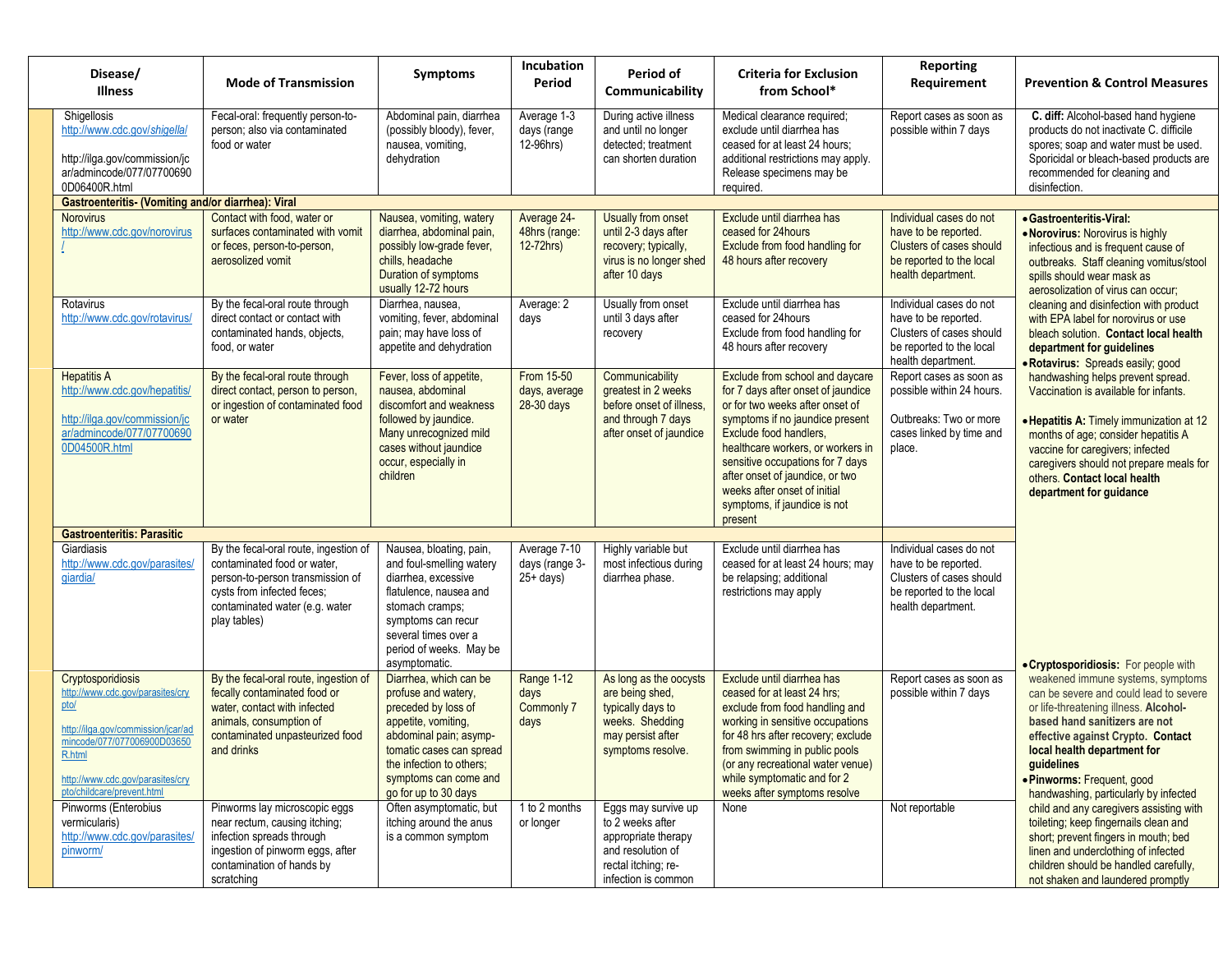|                            | Disease/<br>Illness                                                                                                                                                                                                                                                            | <b>Mode of Transmission</b>                                                                                                                                     | <b>Symptoms</b>                                                                                                                                                                                                                                                                                                | Incubation<br>Period                                                                        | Period of<br>Communicability                                                                               | <b>Criteria for Exclusion</b><br>from School*                                                                                                                                                                                                                                                                                                                                                                                                          | <b>Reporting</b><br>Requirement                                                                                                                          | <b>Prevention &amp; Control Measures</b>                                                                                                                                                                                                                                                                                                                                                                                                                                                                                            |
|----------------------------|--------------------------------------------------------------------------------------------------------------------------------------------------------------------------------------------------------------------------------------------------------------------------------|-----------------------------------------------------------------------------------------------------------------------------------------------------------------|----------------------------------------------------------------------------------------------------------------------------------------------------------------------------------------------------------------------------------------------------------------------------------------------------------------|---------------------------------------------------------------------------------------------|------------------------------------------------------------------------------------------------------------|--------------------------------------------------------------------------------------------------------------------------------------------------------------------------------------------------------------------------------------------------------------------------------------------------------------------------------------------------------------------------------------------------------------------------------------------------------|----------------------------------------------------------------------------------------------------------------------------------------------------------|-------------------------------------------------------------------------------------------------------------------------------------------------------------------------------------------------------------------------------------------------------------------------------------------------------------------------------------------------------------------------------------------------------------------------------------------------------------------------------------------------------------------------------------|
|                            | <b>Meningitis</b>                                                                                                                                                                                                                                                              |                                                                                                                                                                 |                                                                                                                                                                                                                                                                                                                |                                                                                             |                                                                                                            |                                                                                                                                                                                                                                                                                                                                                                                                                                                        |                                                                                                                                                          |                                                                                                                                                                                                                                                                                                                                                                                                                                                                                                                                     |
|                            | <b>Bacterial</b><br>http://www.cdc.gov/meningitis/<br>bacterial.html<br>Haemophilus influenzae type<br>B (Hib bacteria)<br>http://www.cdc.gov/hi-<br>disease/about/causes-<br>transmission.html<br>http://ilga.gov/commission/jcar/ad<br>mincode/077/077006900D04410<br>R.html | Contact with droplets from nose,<br>eyes or mouth of infected person                                                                                            | Sudden onset, severe<br>headache, fever, nausea,<br>vomiting, stiff neck<br>May have petechial rash<br>with Neisseria<br>meningitidis<br>Can have behavioral<br>changes including altered<br>mental status<br>May have invasive                                                                                | Hib: Unknown<br>(usually 1 to 10<br>days)                                                   | Unknown;<br>communicable for as<br>long as the organisms<br>are present in the<br>nasopharynx<br>No longer | Exclude until after at least 24<br>hours of antibiotic treatment<br>received, including antibiotics to<br>eliminate carrier state                                                                                                                                                                                                                                                                                                                      | H. influenza, Invasive<br>disease and meningitis,<br>Reportable as soon as<br>possible, within 24 hours                                                  | • Bacterial Meningitis: If meningitis is<br>suspected, follow up with a<br>healthcare provider should occur as<br>soon as possible.<br>. Hib: Vaccination is recommended for<br>children <age 5="" and="" certain<br="" for="" years="">at-risk groups. Exposures may need<br/>antibiotic prophylaxis.<br/>• Meningococcal: Contacts with</age>                                                                                                                                                                                     |
| <b>MENINGITIS</b>          | Neisseria meningitidis<br>(Meningococcal bacteria)<br>http://ilga.gov/commission/jcar/ad<br>mincode/077/077006900D05550<br>R.html<br>Streptococcus pneumoniae                                                                                                                  |                                                                                                                                                                 | disease with bacteremia<br>or pneumonia                                                                                                                                                                                                                                                                        | Neisseria<br>meningitidis:1 to<br>10 days (usually<br>less than 4<br>days)<br>Pneumococcal: | communicable after 24<br>hours of antibiotic<br>therapy                                                    | Exclusion of contacts not<br>indicated                                                                                                                                                                                                                                                                                                                                                                                                                 | Reportable as soon as<br>possible, within 24 hours<br>Reportable when                                                                                    | saliva contact/exposure should<br>receive antibiotic prophylaxis.<br>Vaccination is recommended for<br>children and teens, and certain at-risk<br>groups.<br>· Pneumococcal: Treatment of contacts<br>is not recommended. Vaccination is                                                                                                                                                                                                                                                                                            |
|                            | (Pneumococcal bacteria)<br>http://ilga.gov/commission/jcar/ad<br>mincode/077/077006900D06780<br>R.html                                                                                                                                                                         |                                                                                                                                                                 |                                                                                                                                                                                                                                                                                                                | Variable (usually<br>less than 4<br>days)                                                   |                                                                                                            |                                                                                                                                                                                                                                                                                                                                                                                                                                                        | invasive disease is<br>present in children less<br>than 5 years of age<br>within 7 days                                                                  | recommended for children and certain<br>at-risk groups.                                                                                                                                                                                                                                                                                                                                                                                                                                                                             |
|                            | Viral (usually enterovirus)<br>http://www.cdc.gov/meningit<br>s/viral.html                                                                                                                                                                                                     | Contact with droplets from nose,<br>eyes or mouth of infected person<br>or fecal material, often from<br>healthy people                                         | Sudden onset, severe<br>headache, fever, nausea,<br>vomiting, stiff neck,<br>behavioral changes                                                                                                                                                                                                                | 3 to 6 days                                                                                 | Viral shedding can<br>occur from the day<br>before illness until up<br>to 2 weeks after onset              | Exclude until fever resolved for at<br>least 24 hours without the use of<br>fever-reducing medication                                                                                                                                                                                                                                                                                                                                                  | Individual cases are not<br>reportable.<br>Clusters of cases are<br>reported to local health<br>department.                                              | · Viral Meningitis: no specific<br>treatment, no treatment for contacts<br>recommended; teach importance of<br>basic hygiene, hand hygiene, covering<br>mouth and nose when coughing and<br>sneezing, proper disposal of used<br>Kleenex/tissues                                                                                                                                                                                                                                                                                    |
|                            | <b>SKIN CONDITIONS AND RASHES</b>                                                                                                                                                                                                                                              |                                                                                                                                                                 |                                                                                                                                                                                                                                                                                                                |                                                                                             |                                                                                                            |                                                                                                                                                                                                                                                                                                                                                                                                                                                        |                                                                                                                                                          |                                                                                                                                                                                                                                                                                                                                                                                                                                                                                                                                     |
| SKIN CONDITIONS AND RASHES | Chickenpox (Varicella)<br>http://www.cdc.gov/chickenp<br>0x/<br>http://ilga.gov/commission/jc<br>ar/admincode/077/07700690<br>0D03500R.html                                                                                                                                    | Contact with the chickenpox<br>rash -Breathing in respiratory<br>droplets containing the<br>pathogen after an infected<br>person exhales, sneezes, or<br>coughs | Fever and rash can<br>appear first on head and<br>then spread to body.<br>There are usually two or<br>three crops of new<br>blisters that heal.<br>sometimes leaving<br>scabs.<br>Disease in vaccinated<br>children can be mild or<br>absent of fever with few<br>lesions, which might not<br>be blister-like. | Range 10-21<br>days<br>Commonly 14-<br>17 days                                              | Until lesions have<br>crusted                                                                              | Exclude until all lesions have<br>crusted (and at least 5 days)<br>For vaccinated children with<br>atypical rash: exclude until<br>afebrile and no new lesions have<br>developed for at least 24 hours<br>Day Care licensing requirements:<br>exclude at least 6 days after rash<br>onset<br>http://www.ilga.gov/commission/jcar/adminc<br>ode/089/089004070G03100R.html<br>No exclusion of susceptible<br>contacts unless in a healthcare<br>facility | Cases are reportable as<br>soon as possible but<br>within 24 hours.<br>Outbreaks are defined as<br>3 or more cases that are<br>epidemiologically linked. | All Diseases: Good handwashing and<br>hygiene practices; proper disposal of<br>soiled tissues; avoid sharing linens, hair<br>supplies, or clothing items; proper<br>disinfection of surfaces and toys; avoid<br>scratching skin and lesions; avoid direct<br>contact with skin lesions; keep skin<br>lesions covered where possible;<br>recommend nails be kept short and<br>trimmed when itchy lesions are present<br>• Chicken Pox: vaccination<br>recommended prior to school entry;<br>susceptible contacts: families should be |
|                            | Fifth Disease (Human<br>Parvovirus)<br>http://www.cdc.gov/parvoviru<br>sB19/fifth-disease.html                                                                                                                                                                                 | By breathing in respiratory<br>droplets containing the pathogen<br>after an infected person exhales,<br>sneezes, or coughs                                      | Redness of the cheeks<br>and body, "slapped<br>cheek" rash.<br>May have mild fever,<br>runny nose, headache<br>Rash may come and go<br>for weeks                                                                                                                                                               | Range 4-20<br>days                                                                          | Until rash appears<br>In immunosuppressed<br>persons,<br>communicability may<br>last months-years          | No exclusion unless febrile or<br>other symptoms meeting illness<br>exclusion criteria are present                                                                                                                                                                                                                                                                                                                                                     | Not reportable                                                                                                                                           | notified of risk of chicken pox and<br>monitor for symptoms.                                                                                                                                                                                                                                                                                                                                                                                                                                                                        |
|                            | German Measles (Rubella)<br>http://www.cdc.gov/rubella/                                                                                                                                                                                                                        | Contact with droplets from nose,<br>eyes or mouth of infected person;                                                                                           | Red or pink rash<br>appearing on face then                                                                                                                                                                                                                                                                     | 14 to 23 days<br>(usually 16 to                                                             | From 7 days before<br>until 7 days after the                                                               | Exclude cases for 7 days after<br>the onset of the rash                                                                                                                                                                                                                                                                                                                                                                                                | Reportable as soon as<br>possible, within 24 hours                                                                                                       |                                                                                                                                                                                                                                                                                                                                                                                                                                                                                                                                     |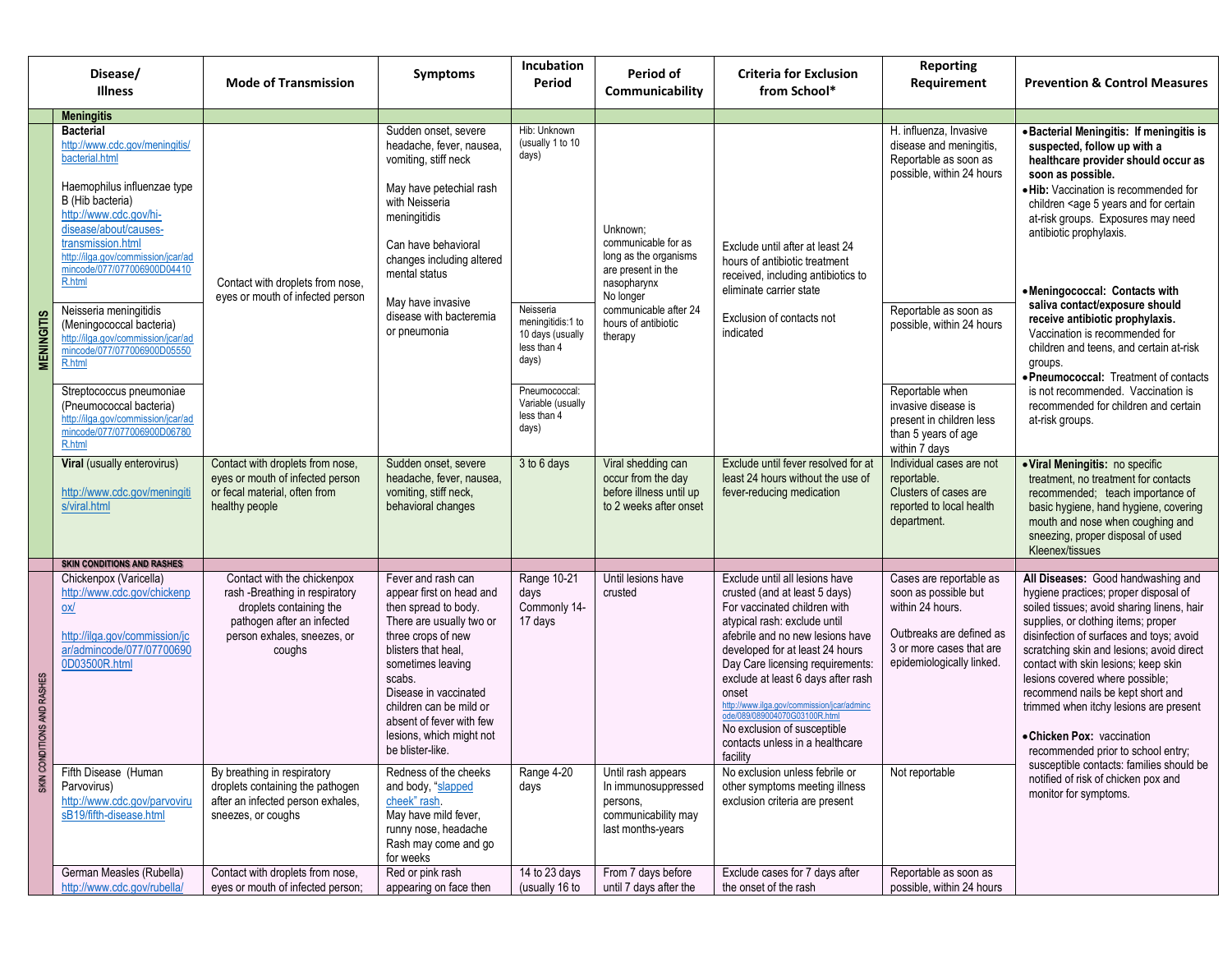| Disease/<br>Illness                                                                                                                                                                                                                          | <b>Mode of Transmission</b>                                                                                                                                                                              | <b>Symptoms</b>                                                                                                                                                                                                                                        | <b>Incubation</b><br>Period                                                                                | Period of<br>Communicability                                                                                                                  | <b>Criteria for Exclusion</b><br>from School*                                                                                                                                                                                                                                                                                                     | <b>Reporting</b><br>Requirement                                                                                                                                                                                       | <b>Prevention &amp; Control Measures</b>                                                                                                                         |
|----------------------------------------------------------------------------------------------------------------------------------------------------------------------------------------------------------------------------------------------|----------------------------------------------------------------------------------------------------------------------------------------------------------------------------------------------------------|--------------------------------------------------------------------------------------------------------------------------------------------------------------------------------------------------------------------------------------------------------|------------------------------------------------------------------------------------------------------------|-----------------------------------------------------------------------------------------------------------------------------------------------|---------------------------------------------------------------------------------------------------------------------------------------------------------------------------------------------------------------------------------------------------------------------------------------------------------------------------------------------------|-----------------------------------------------------------------------------------------------------------------------------------------------------------------------------------------------------------------------|------------------------------------------------------------------------------------------------------------------------------------------------------------------|
| http://ilga.gov/commission/jc<br>ar/admincode/077/07700690<br>0D06200R.html                                                                                                                                                                  | may be transmitted to fetus across<br>the placenta                                                                                                                                                       | spreading down the<br>body; sore throat;<br>swollen glands behind<br>ears; low grade fever;<br>may have joint pain                                                                                                                                     | 18 days)                                                                                                   | rash appears<br>Infants with congenital<br>rubella can shed the<br>virus for months.                                                          | Exclude susceptible contacts<br>from school or the workplace<br>from days 7-23 following rash<br>onset after last exposure                                                                                                                                                                                                                        |                                                                                                                                                                                                                       |                                                                                                                                                                  |
| Hand, Foot & Mouth Disease<br>(Coxsackie Virus and<br>Enterovirus Diseases)<br>http://www.cdc.gov/hand-<br>foot-mouth/index.html                                                                                                             | By breathing in respiratory<br>droplets containing the pathogen<br>after an infected person exhales,<br>sneezes, or coughs -Touching<br>feces or objects contaminated with<br>feces, then touching mouth | Rash in mouth, hands<br>(palms and fingers), and<br>feet (soles); fever; loss of<br>appetite; may be<br>asymptomatic.                                                                                                                                  | Range 3-5<br>days                                                                                          | Most commonly<br>during the first week<br>of illness. Can persist<br>days to weeks after<br>symptoms resolve.                                 | Exclude with febrile illness or<br>other symptoms meeting illness<br>exclusion criteria.<br>Exclude if child cannot maintain<br>hygiene (e.g. excessive drooling)<br>or avoid contact with others.                                                                                                                                                | Individual cases are not<br>reportable.<br>Clusters of 10<br>epidemiologically linked<br>suspect or confirmed<br>cases within a 10 day<br>period should be<br>reported to local health<br>department.                 |                                                                                                                                                                  |
| Head Lice (Parasite)<br>http://www.cdc.gov/parasites/<br>lice/                                                                                                                                                                               | Direct close person to person<br>contact; less commonly through<br>contact with contaminated objects                                                                                                     | Itching and scratching of<br>scalp; presence of live<br>lice or pinpoint-sized<br>white eggs (nits) that will<br>not flick off the hair shaft                                                                                                          | Commonly 7-<br>10 days                                                                                     | While live lice are<br>present                                                                                                                | Childcare rules: exclude until the<br>morning after the first treatment<br>http://www.ilga.gov/commission/jcar/adminc<br>ode/089/089004070G03100R.html                                                                                                                                                                                            | Not reportable                                                                                                                                                                                                        |                                                                                                                                                                  |
| Herpes Simplex (cold sores,<br>skin lesions)<br>HSV1 (cold sores)<br>HSV2 (genital lesions)                                                                                                                                                  | Direct person to person contact<br>with lesions, secretions form<br>lesions, or saliva                                                                                                                   | Primary infections may<br>have no symptoms; may<br>have fever or malaise;<br>may or may not have<br>rash, vesicular lesions, or<br>ulcers at site. "fever<br>blister"/cold sore<br>HSV 1 and HSV2 lesions<br>can appear on other<br>parts of the body. | $2-12$ days                                                                                                | Most infectious while<br>vesicular lesions are<br>present.<br>May be present with<br>no symptoms                                              | Exclude from wrestling or contact<br>sports (including practices) if<br>lesions are present on the body<br>(outside the genital area)<br>If large areas of lesions cannot<br>be covered or if exposure to<br>infectious lesions by other<br>students cannot be avoided, the<br>student should be excluded until<br>lesions are dried and crusted. | Individual cases are not<br>reportable. Clusters of 2<br>or more suspect or<br>confirmed cases within a<br>5 day period that are<br>epidemiologically linked<br>should be reported to the<br>local health department. |                                                                                                                                                                  |
| Impetigo (Staphylococcus or<br>Streptococcus bacteria<br>http://www.cdc.gov/groupAstr<br>ep/index.html<br>http://www.cdc.gov/mrsa/co<br>mmunity/schools/index.html                                                                           | Direct skin contact (especially<br>through contaminated hands) or<br>nasal discharge or contaminated<br>surfaces                                                                                         | Small red pimples or fluid<br>filled blisters with crusted<br>yellow scabs; most often<br>found on face but may be<br>anywhere on body                                                                                                                 | 7 to 10 days                                                                                               | Until active crusting<br>lesions are gone or<br>after 24 hours on<br>antibiotics                                                              | Sores should be covered and<br>child excluded at the end of the<br>day, to return 24 hours after<br>treatment is started.                                                                                                                                                                                                                         | Individual cases are not<br>reportable. Clusters of<br>cases should be reported<br>to local health<br>department.                                                                                                     |                                                                                                                                                                  |
| Measles (Rubeola virus)<br>http://www.cdc.gov/measles/<br>hcp/index.html<br>http://ilga.gov/commission/jc<br>ar/admincode/077/07700690<br>0D05200R.html                                                                                      | Airborne or direct contact with<br>droplets from nose, eyes or mouth<br>of infected person                                                                                                               | Cough, runny nose,<br>conjunctivitis, fever, rash<br>that starts at head and<br>spreads down and out on<br>body; sore throat; may<br>have Koplik's spots                                                                                               | 7 to 18 days<br>(usually 8 to<br>$12 \text{ days}$                                                         | From 4 days before<br>until 4 days after rash<br>onset<br>Extremely contagious                                                                | Exclude for at least 4 days after<br>start of rash<br>Susceptible contacts: Those who<br>do not receive vaccine within 72<br>hours of exposure shall be<br>excluded for 21 days after onset<br>of last case.                                                                                                                                      | As soon as possible,<br>within 24 hours.                                                                                                                                                                              | • Measles: Vaccination is recommended<br>prior to school entry.                                                                                                  |
| MRSA (Methicillin-resistant<br>Staph aureus) skin infections<br>http://www.cdc.gov/mrsa/ind<br>ex.html<br>http://www.cdc.gov/mrsa/co<br>mmunity/schools/index.html<br>http://www.cdc.gov/mrsa/co<br>mmunity/team-hc-<br>providers/index.html | Direct skin contact with infected<br>person, wound drainage or<br>contaminated surfaces; increase<br>risk in crowded conditions;<br>occasional transmission by droplet<br>over short distances           | Skin lesions such as<br>furuncles (abscessed<br>hair follicles or "boils"),<br>carbuncles (coalesced<br>masses of furuncles),<br>and abscesses; may<br>have purulence (pus),<br>yellow/white central<br>point, redness                                 | Variable,<br>usually 4-10<br>days and up to<br>months; at<br>times initially<br>mistaken as<br>spider bite | Duration of acute<br>illness if wound<br>drainage present<br>Draining wounds are<br>very contagious and<br>should be covered at<br>all times. | Exclude if wound drainage<br>cannot be well contained under a<br>dressing<br>Exclude from high-risk activities<br>such as contact team sports if<br>wound cannot be completely<br>covered with a secure bandage<br>that will remain intact throughout<br>sport activity, until completely                                                         | Individual cases are not<br>reportable.<br>Clusters of 2 or more<br>cases with infections in a<br>14-day period and with<br>an epidemiological link<br>should be reported to<br>local health department.              | • MRSA: Keep skin lesions covered.<br>Environmental cleaning and disinfection<br>as recommended.<br>http://www.cdc.gov/mrsa/community/environ<br>ment/index.html |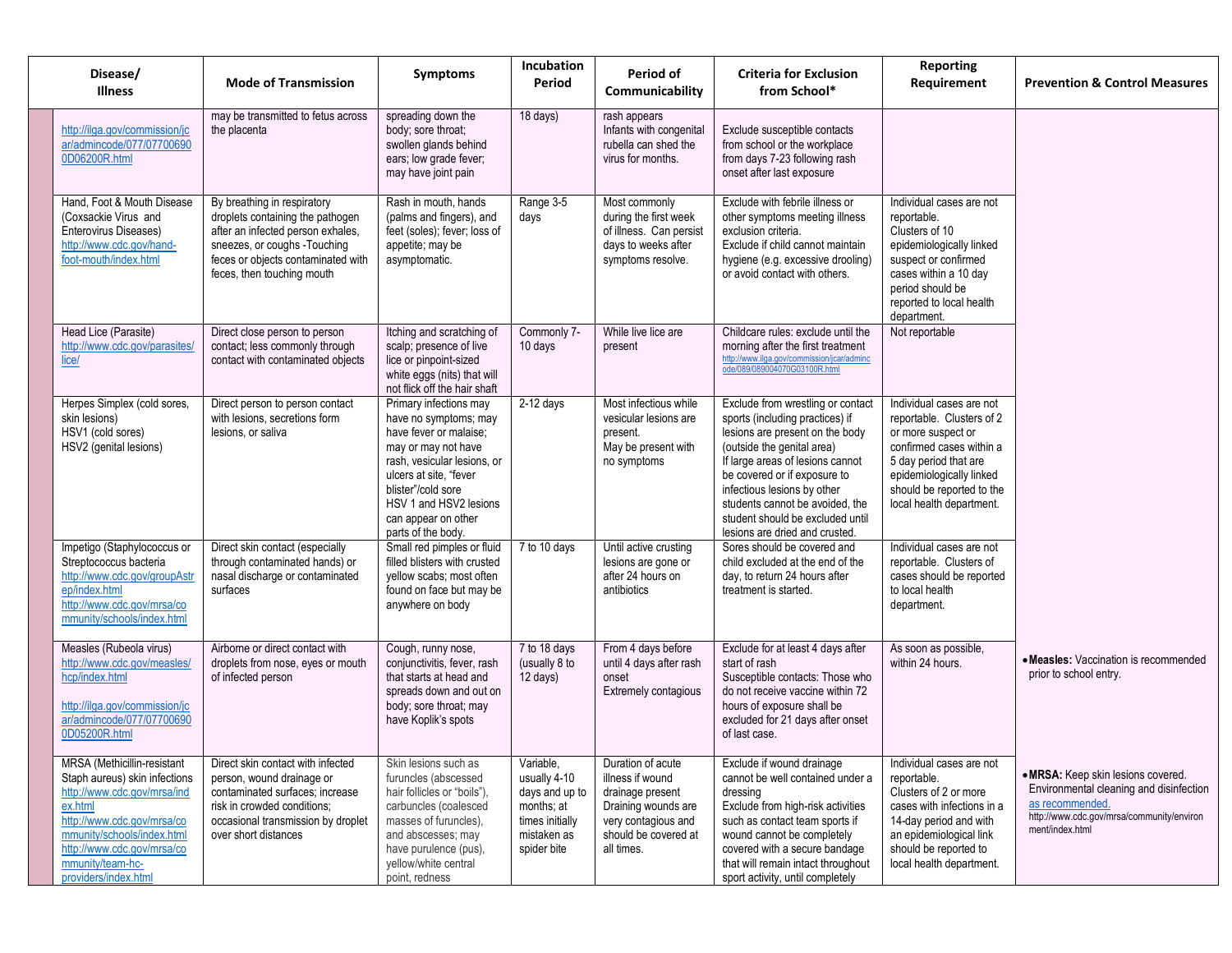| Disease/<br><b>Illness</b>                                                                                                                                                   | <b>Mode of Transmission</b>                                                                                                                                                                                                           | <b>Symptoms</b>                                                                                                                                                                                                                      | Incubation<br>Period                                                                                        | Period of<br>Communicability                                                                                                                                                                                                                                                  | <b>Criteria for Exclusion</b><br>from School*                                                                                                                                                                                                                                                                    | <b>Reporting</b><br>Requirement                                                                                                                | <b>Prevention &amp; Control Measures</b>                                                                                                                                                                                                                                                       |
|------------------------------------------------------------------------------------------------------------------------------------------------------------------------------|---------------------------------------------------------------------------------------------------------------------------------------------------------------------------------------------------------------------------------------|--------------------------------------------------------------------------------------------------------------------------------------------------------------------------------------------------------------------------------------|-------------------------------------------------------------------------------------------------------------|-------------------------------------------------------------------------------------------------------------------------------------------------------------------------------------------------------------------------------------------------------------------------------|------------------------------------------------------------------------------------------------------------------------------------------------------------------------------------------------------------------------------------------------------------------------------------------------------------------|------------------------------------------------------------------------------------------------------------------------------------------------|------------------------------------------------------------------------------------------------------------------------------------------------------------------------------------------------------------------------------------------------------------------------------------------------|
| http://ilga.gov/commission/jc<br>ar/admincode/077/07700690<br>0D06580R.html                                                                                                  |                                                                                                                                                                                                                                       |                                                                                                                                                                                                                                      |                                                                                                             |                                                                                                                                                                                                                                                                               | healed<br>Exclude from use of<br>pools/whirlpools, etc. until<br>wounds are healed                                                                                                                                                                                                                               |                                                                                                                                                |                                                                                                                                                                                                                                                                                                |
| Molluscum contagiosum<br>http://www.cdc.gov/poxvirus/<br>molluscum-contagiosum/                                                                                              | Person to person close contact;<br>through sharing of objects such as<br>towels                                                                                                                                                       | Small flesh colored<br>bumps on the skin that<br>may have a tiny indented<br>center                                                                                                                                                  | 2 to 7 weeks.<br>as long as 6<br>months                                                                     | When lesions are<br>present; otherwise<br>unknown                                                                                                                                                                                                                             | No exclusion.<br>Provide education on importance<br>of hand hygiene and avoiding<br>scratching areas.                                                                                                                                                                                                            | Individual cases are not<br>reportable. Clusters of<br>cases should be reported<br>to local health<br>department.                              |                                                                                                                                                                                                                                                                                                |
| Ringworm (e.g. tinea<br>corporis, tinea capitis)<br>http://www.cdc.gov/fungal/dis<br>eases/ringworm/index.html                                                               | Direct skin contact with infected<br>person or animal, or contact with<br>surfaces or objects contaminated<br>with fungal spores                                                                                                      | Skin: red circular patches<br>with raised edges and<br>central clear area;<br>cracked peeling skin<br>between toes:<br>Scalp: redness, patchy<br>scaly areas with/without<br>hair loss<br>Can occur in multiple<br>sites on the body | Typically 4 to<br>14 days after<br>exposure                                                                 | From onset of lesions<br>until treatment begins<br>and lesion begins to<br>shrink                                                                                                                                                                                             | If lesion can be kept covered,<br>exclusion are not required.<br>If lesions can NOT be kept<br>covered, exclude from school<br>until 24 hours after treatment<br>begins.                                                                                                                                         | Individual cases are not<br>reportable. Clusters of<br>cases should be reported<br>to local health<br>department.                              |                                                                                                                                                                                                                                                                                                |
| Scabies<br>http://www.cdc.gov/parasites/<br>scabies/                                                                                                                         | Prolonged skin-to-skin contact with<br>infested individual; contact with<br>bedding or clothes of infested<br>person                                                                                                                  | Red bumps commonly<br>found in skin folds:<br>burrows appear as tiny<br>whitish or gray lines on<br>skin surface; intense<br>itching, especially at<br>night                                                                         | 4 to 6 weeks.<br>1 to 4 days<br>after re-<br>exposure                                                       | From up to 8 weeks<br>before skin rash<br>appears until it has<br>been treated with a<br>scabicide                                                                                                                                                                            | Exclude from school and other<br>extracurricular activities until<br>treatment recommended by the<br>child's healthcare provider has<br>been completed<br>Childcare rules: exclude until the<br>morning after the first treatmen.<br>http://www.ilga.gov/commission/jcar/adminc<br>ode/089/089004070G03100R.html | Individual cases are not<br>reportable. Clusters of<br>cases should be reported<br>to local health<br>department.                              |                                                                                                                                                                                                                                                                                                |
| Shingles/Zoster<br>https://www.cdc.gov/shingles                                                                                                                              | Direct contact with the rash during<br>blister phase                                                                                                                                                                                  | Painful rash that<br>develops typically on one<br>side of the body; may<br>have fever, headache,<br>chills, nausea                                                                                                                   | None.<br>Anyone with<br>history of<br>chicken pox<br>can develop<br>shingles.                               | Shingles cannot be<br>passed from one<br>person to another, but<br>during the blister<br>phase of rash, direct<br>contact with blister<br>fluid of shingles rash<br>can cause chicken<br>pox in non-immune<br>persons. When<br>crusted over, rash is<br>no longer infectious. | Exclude if rash cannot be<br>covered, or if child cannot<br>comply with keeping rash<br>covered until crusted over<br>Exclude if febrile or other<br>symptoms meeting illness<br>exclusion criteria are present                                                                                                  | Individual cases are not<br>reportable. Clusters of<br>cases should be reported<br>to local health<br>department.                              |                                                                                                                                                                                                                                                                                                |
| <b>Animal Bites</b>                                                                                                                                                          |                                                                                                                                                                                                                                       |                                                                                                                                                                                                                                      |                                                                                                             |                                                                                                                                                                                                                                                                               |                                                                                                                                                                                                                                                                                                                  |                                                                                                                                                |                                                                                                                                                                                                                                                                                                |
| <b>Bat Exposures/Animal Bites</b><br>(Potential for Rabies)<br>http://ilga.gov/commission/jc<br>ar/admincode/077/07700690<br>0D06000R.html<br>http://www.ilga.gov/legislatio | Contact with an infected animal's<br>saliva through a bite or scratch in<br>the skin, or through mucous<br>membrane exposure (e.g. eyes,<br>nose, mouth); contact with an<br>infected animal's brain tissue or<br>cerebrospinal fluid | In animals, behavior<br>changes may occur,<br>including seeing<br>nocturnal animals during<br>daylight hours, or wild<br>animals allowing humans<br>to approach. Animal may<br>have excessive                                        | Humans:<br>symptom<br>onset usually<br>from 1 to 8<br>weeks but can<br>appear days<br>to years<br>following | When the virus<br>reaches the saliva of<br>the infected animal<br>Virus excretion may<br>be intermittent.<br>Animal may or may<br>not show symptoms.                                                                                                                          | No exclusion.<br>If a bite or scratch occurs, notify<br>parents and refer individual for<br>medical treatment by or under<br>the direction of a physician.                                                                                                                                                       | Report potential human<br>exposure to rabies as<br>soon as possible, within<br>24 hours<br>Report animal bites or<br>contact with a bat to the | Bat exposures and animal bites<br>occasionally occur on school grounds<br>or while students are in route to<br>school.<br>Educate students to avoid any domestic<br>or wild animal that is acting strangely,<br>is sick, or is unfamiliar to them<br>Teach students to report any contact with |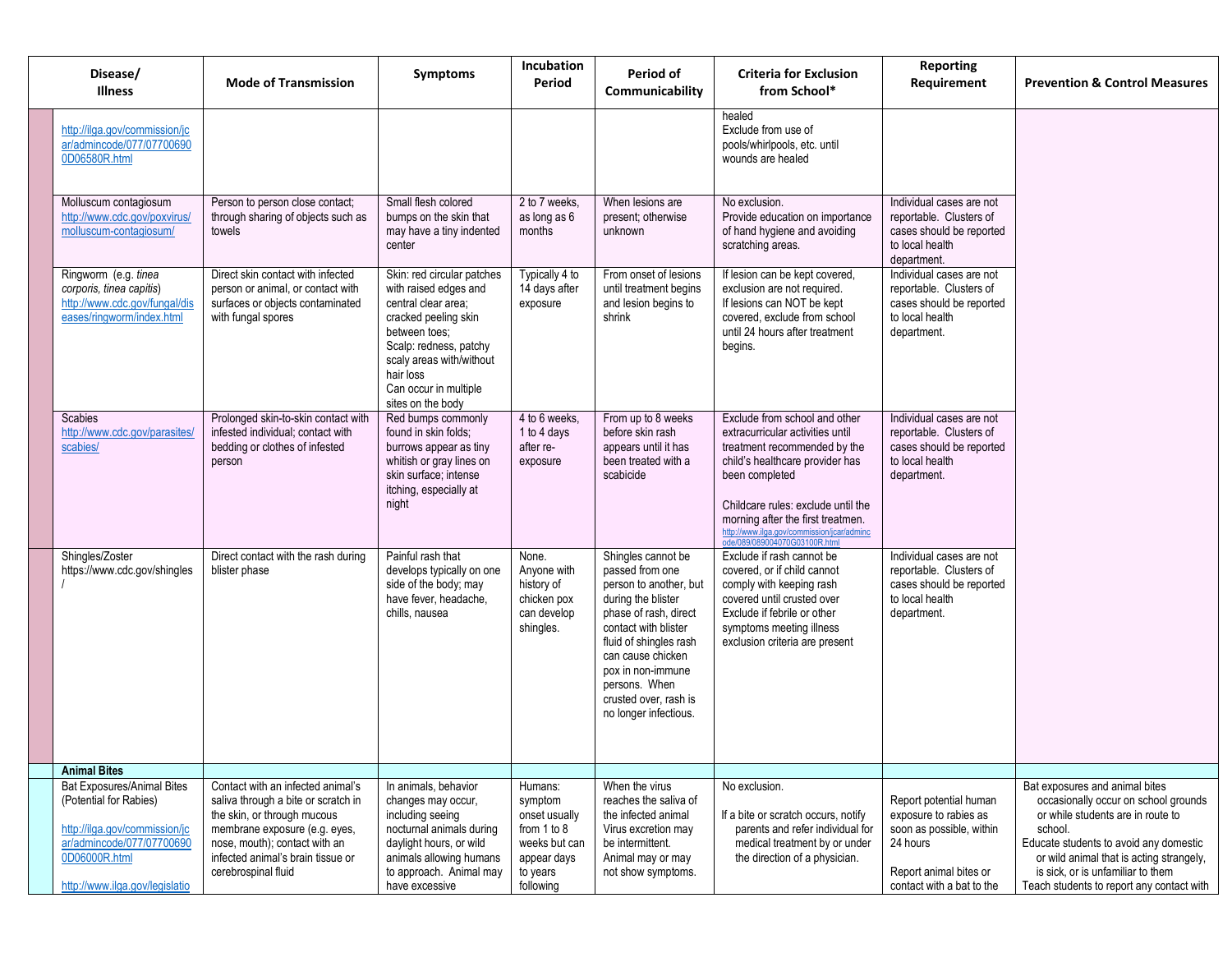| Disease/<br><b>Illness</b>                                                                                                                | <b>Mode of Transmission</b> | <b>Symptoms</b>                                                                                                                                                                                                                                                                                                                                              | <b>Incubation</b><br>Period                                                                                                                                                                 | Period of<br>Communicability | <b>Criteria for Exclusion</b><br>from School* | <b>Reporting</b><br>Requirement                          | <b>Prevention &amp; Control Measures</b>                                                                                                                                                                                                                                                                                                                                                                                                                                                                                                                                                                                                                                                                                                                                                                           |
|-------------------------------------------------------------------------------------------------------------------------------------------|-----------------------------|--------------------------------------------------------------------------------------------------------------------------------------------------------------------------------------------------------------------------------------------------------------------------------------------------------------------------------------------------------------|---------------------------------------------------------------------------------------------------------------------------------------------------------------------------------------------|------------------------------|-----------------------------------------------|----------------------------------------------------------|--------------------------------------------------------------------------------------------------------------------------------------------------------------------------------------------------------------------------------------------------------------------------------------------------------------------------------------------------------------------------------------------------------------------------------------------------------------------------------------------------------------------------------------------------------------------------------------------------------------------------------------------------------------------------------------------------------------------------------------------------------------------------------------------------------------------|
| n/ilcs/ilcs3.asp?ActID=1704<br>Day Care Rules: Animals<br>http://www.ilga.gov/commissi<br>on/jcar/admincode/089/0890<br>04070F03000R.html |                             | salivation, difficulty<br>walking, or a stunned<br>appearance. A domestic<br>animal may be unusually<br>aggressive or overly<br>docile. Bats may be on<br>the ground due to<br>difficulty flying.<br>In humans, the person<br>may be apprehension.<br>Symptoms include<br>headache, fever,<br>malaise, and subtle<br>changes in personality or<br>cognition. | exposure<br>Bites to head<br>and neck<br>usually have<br>sooner onset<br>of symptoms.<br>Once<br>symptoms<br>appear, rabies<br>is almost<br>always fatal.<br>Animals:<br>weeks to<br>months |                              |                                               | local public health<br>department as soon as<br>possible | a wild animal or an unfamiliar<br>domestic animal, and to report any<br>bites or scratches from any animal<br>If a bite or scratch occurs:<br>. Provide first aid to the child: flush the<br>wound with lots of water: clean the<br>wound with soap and water, then<br>rinse it well; refer for medical<br>treatment by or under the direction of<br>a physician;<br>2. If you can, confine the animal; if not,<br>note the size, appearance, and any<br>distinguishing characteristics of the<br>animal. If available, write down the<br>name, phone number and address of<br>the owner and the events surrounding<br>the bite. If the animal escapes, it is<br>particularly important to get as much<br>information as possible; and<br>3. Report the bite to the local health<br>department and animal control. |

\*Exclusion criteria are not all inclusive. Students or staff may need to be excluded from group setting such as classroom or extra-curricular events if other exclusion criteria are present, such as individual is unable to illness calls for greater care than staff can provide without compromising the health and safety of other children, there is a risk of spread of a harmful disease to others, or the presence of fever, lethargy, persistent c illness. Schools and daycare facilities should have policies in place to address illness exclusion.

School and Daycare staff with concerns or questions about communicable diseases should contact the local health department for guidance.

## **Tips for keeping healthy:**

- **Hand washing is the single most important way to prevent the spread of communicable diseases.** Use soap, warm water and disposable paper towels and wash your hands frequently. Teach children to wash their hands, too. Hand washing reduces the number of microorganisms on hands that can spread communicable diseases. It is recommended that:
	- Hands be washed when arriving for the day and leaving for the day and when moving between groups of children, and as follows:
		- o Before and after eating or handling food, feeding a child, administering medication, or playing in water used by more than one person
	- After diapering or using the toilet; handling any bodily fluid, uncooked food, or animals; cleaning cages/litterbox; being outdoors, playing in sandboxes or at playgrounds; and/or cleaning or handling trash/garbage.
- **Open the window to let the fresh air in!** Well-ventilated rooms help reduce the numbers of airborne germs inside. Airing out the rooms is important, even in the winter. Respiratory diseases easily spread from coughs and sneezes. Opening the window at least once a day lets the germs out and fresh air in.
- **Follow a good cleaning schedule and sanitize or disinfect in the proper way.** 
	- Guidance on cleaning and disinfection in schools is available at<http://www.cdc.gov/flu/school/cleaning.htm> and at the end of this document. (Add this pdf at end : http://www.cdc.gov/flu/pdf/freeresources/updated/cleaning\_disinfecting\_schools.pdf)
	- Consider utilizing a chart to ensure all areas are addressed for cleaning, identifying the appropriate sanitizing or disinfection method, and according to schedule.